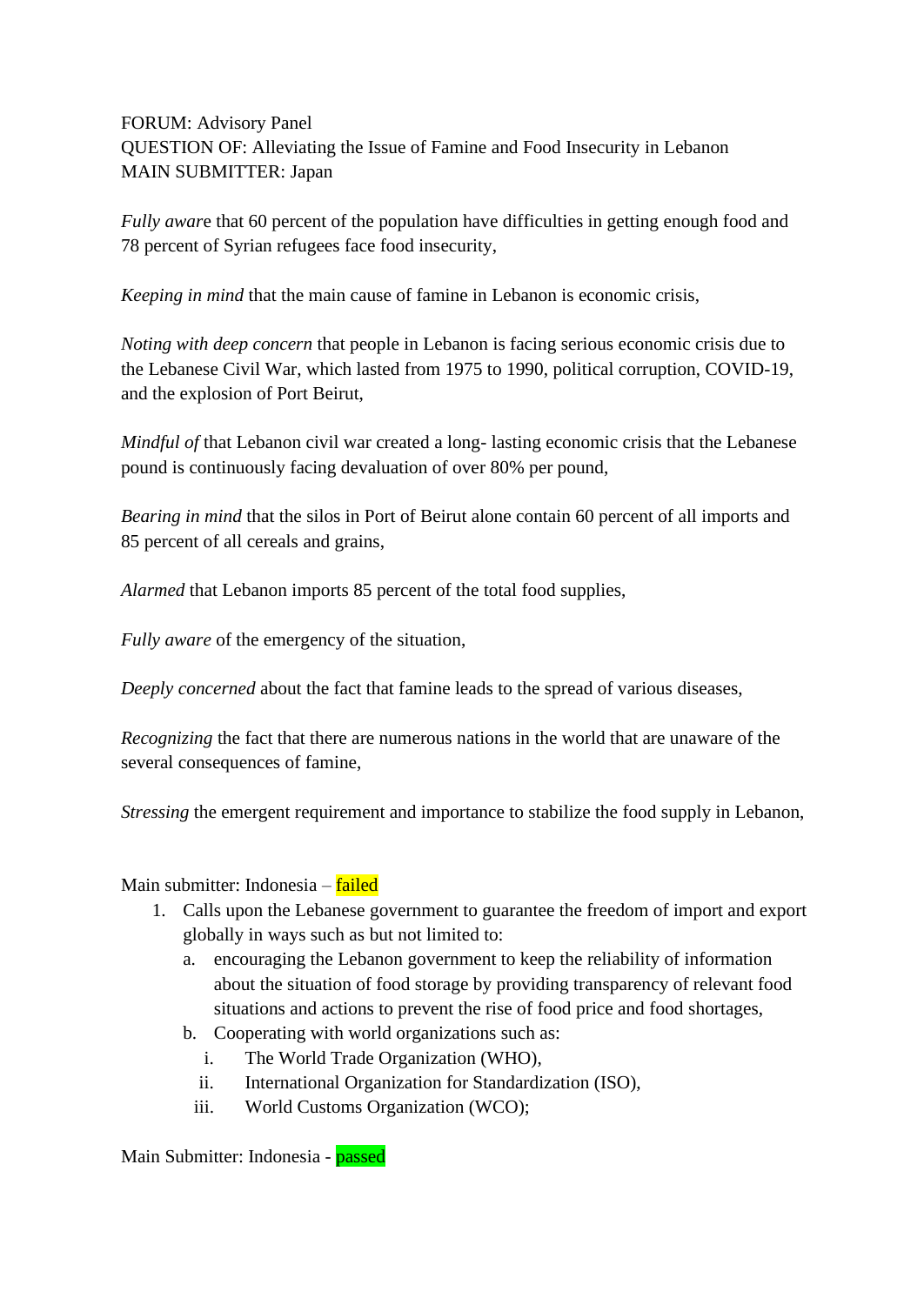- 2. Encourages the Lebanese government to cooperate with organizations such as the United Nations World Food Programme (WFP), the United Nations Economic and Social Commission for Western Asia (ESCWA), and the United Nations International Children's Emergency Fund (UNICEF) on supporting, educating, donating and helping areas that have gotten affected by the negative consequences from famine in which do things such as but not limited to:
	- a. subsidizing the farmers to ensure they have the budget to buy seeds, fertilizers, agrochemicals, agricultural equipment, and more,
	- b. securing additional supplies of key materials of agricultural production (seeds, fertilizers, agrochemicals, etc.) at the governmental level to prevent disruption in production and supply chain,
	- c. purchasing the domestic products from the farmers in a higher price and storing or selling the products at a cheaper price to the citizens during the time of food crisis,
		- i. Conduct the following operative clause first monthly six months during the time of food crisis
		- ii. Make a statistic that shows the efficiency of the operative clause
	- d. improving agricultural technologies in Lebanon in ways such as but not limited to:
		- i. encouraging Food and Agriculture Organization of the United Nations (FAO) to establish an annual forum on agricultural technology, to invite advanced agricultural experts from different countries and providing privilege for countries like Lebanon who are facing the very serious situation of famine to learn and practice more advanced agricultural technology to increase the total amount of local food produced,
		- ii. welcoming developed countries to provide financial aid to help countries like Lebanon to practice the technologies so that they would be able to do trades with them when they overcome the emergent situation,
	- e. promoting environmentally friendly policies such as reducing food waste and enacting trash classification in ways such as but not limited to:
		- i. calling on education on the importance of dealing with food waste and trash and protecting the environment,
		- ii. urging UN to provide environmental scientist/ experts' intervention on fixing the policies on trash classification and preventing waste;

Main Submitter: Hungary - passed

- 3. Draws attention to create a new NGO that concentrates on supporting, educating, donating, and helping areas that have gotten affected by the negative consequences from famine in which do things such as but not limited to:
	- a. volunteer to work in areas that has been affected from the consequences of famine,
	- b. educate around the world regarding the topic of famine and how to support the nation at home,
	- c. help support the nation financially,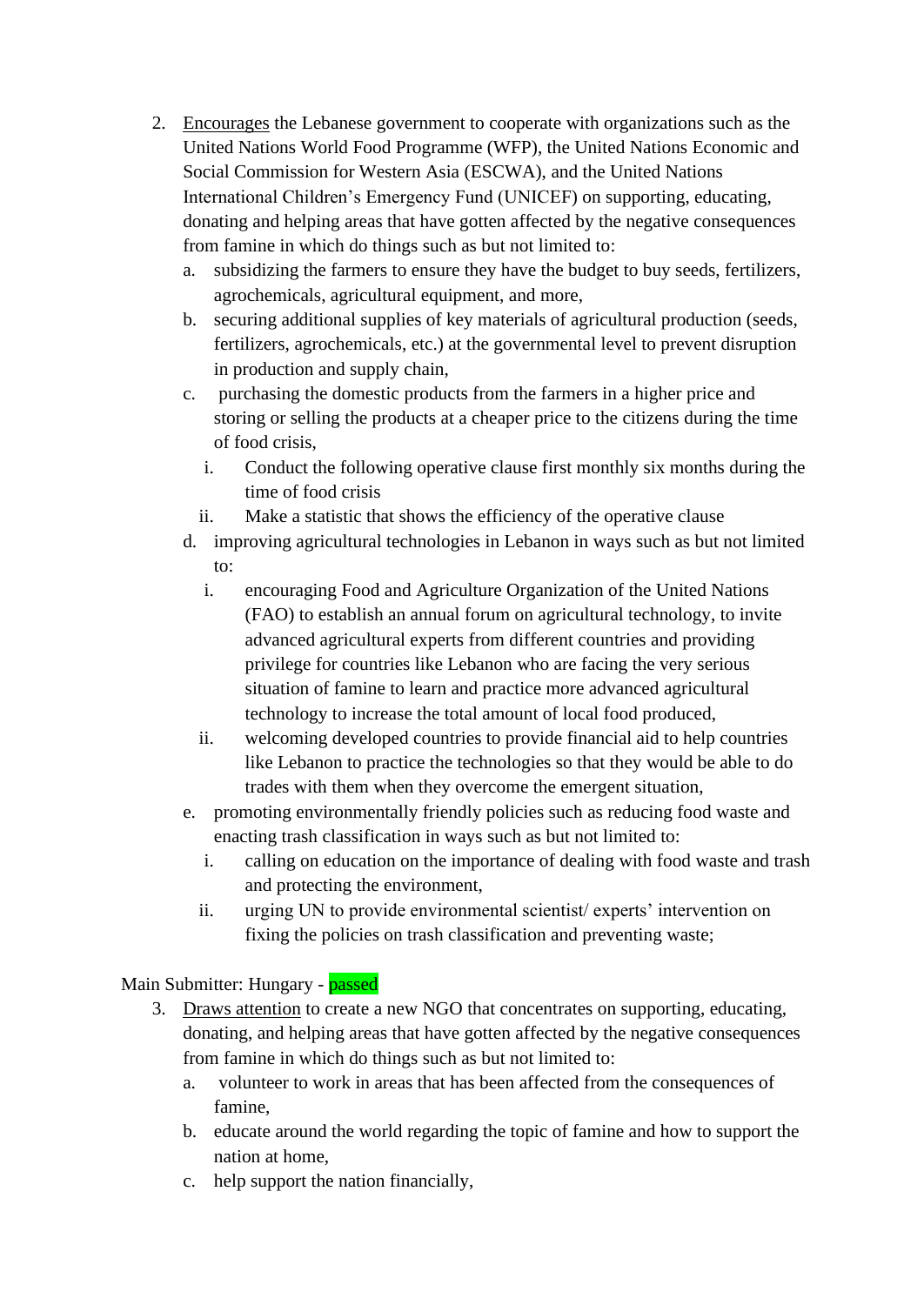d. helps spread proper information about famine and reduce errors of information;

Main Submitter: Hungary - passed

- 4. Calls member states to raise public awareness on the current food insecurity and famine issues in Lebanon in ways such as but not limited to:
	- a. holding public events that can interest and inform the global population about the issues in Lebanon through means such as:
		- i. open houses to draw public attention,
		- ii. employing famous celebrities as spokespersons for campaigns,
		- iii. establishing education for upcoming generations,
		- iv. holding TED talks,
	- b. using social media platforms to inform the public for funds that can help improve the situation in Lebanon such as:
		- i. Facebook,
		- ii. Instagram,
		- iii. Twitter,
		- iv. YouTube;

Main Submitter: Indonesia - failed

- 5. Asks the Lebanese government to improve the social security system and distribute social aid to families with emergent background in ways such as but not limited to:
	- a. request nongovernmental organizations to supervise the equity of the distribution of social aid,
	- b. calling upon government to have accurate investigation on the financial situations of families or individuals to determine the policies on distributing the social aid;

## Main Submitter: Japan - passed

- 6. Recommends the Lebanese government to establish food security strategies for emergencies and longer terms by adopting emergency food reserves policies of developed nations, which function in following ways but not limited to:
	- a. the government requires agricultural import companies to maintain reserve of food, especially staple food such as rice, wheat, and sugar, that can cover demand of 3-4 months,
	- b. the government incentives the private sector companies in doing so in means such as:
		- i. import permits,
		- ii. subsidized bank loans,
		- iii. depreciation schedules,
	- c. responsibility of managing the stocks lies on the private sector; reserves are kept in the warehouses of companies,
	- d. mandatory inventory agencies are established to support the companies to maintain and manage reserves;